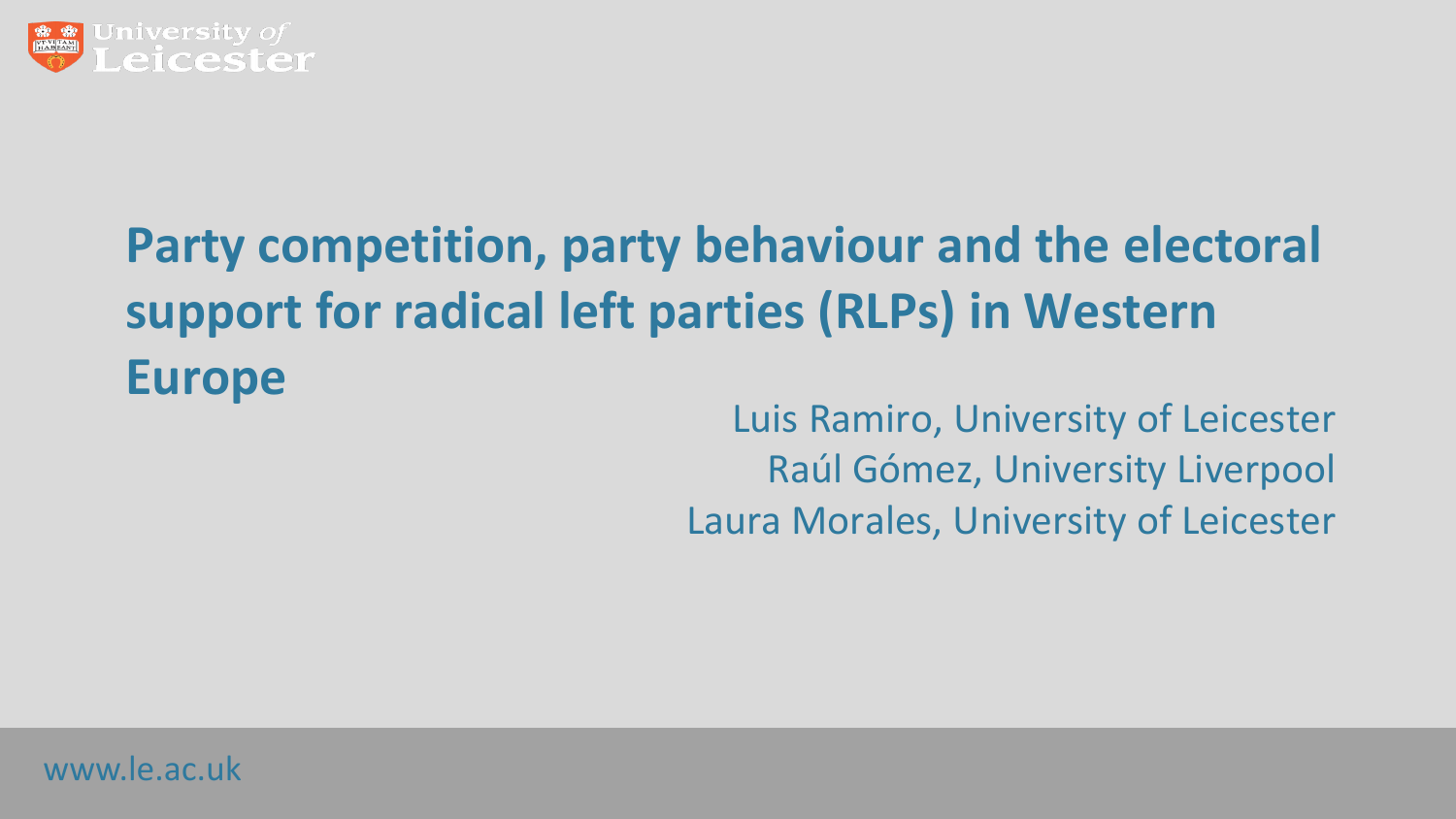

### **Goal**

- Examine role of:
	- party competition,
	- party strategies and
	- internal party factors

in explaining the cross-national and over-time differences in the vote for RLPs in Western Europe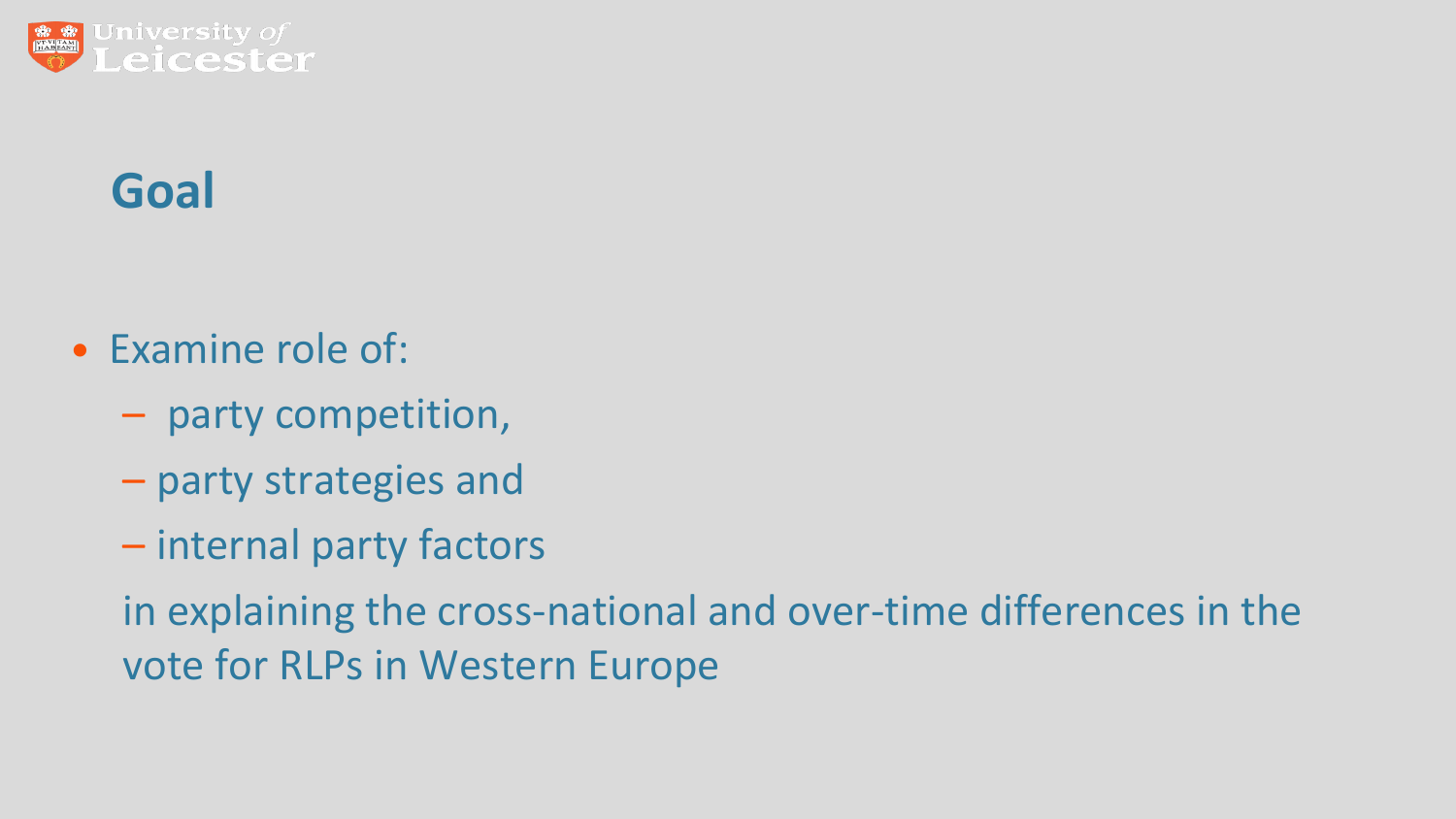

# **Why should we be interested in RLP voting?**

RLPs constant relevance in West European party systems

- ‒ Electoral decline almost general until end of 1990s
- ‒ But West European radical left was always relatively diverse and the electoral evolutions of these parties also differed
- ‒ RLPs have experienced moderate growth since 2000s, heterogeneous electoral trajectories, and since the 2007-2008 economic crisis some parties show significant electoral gains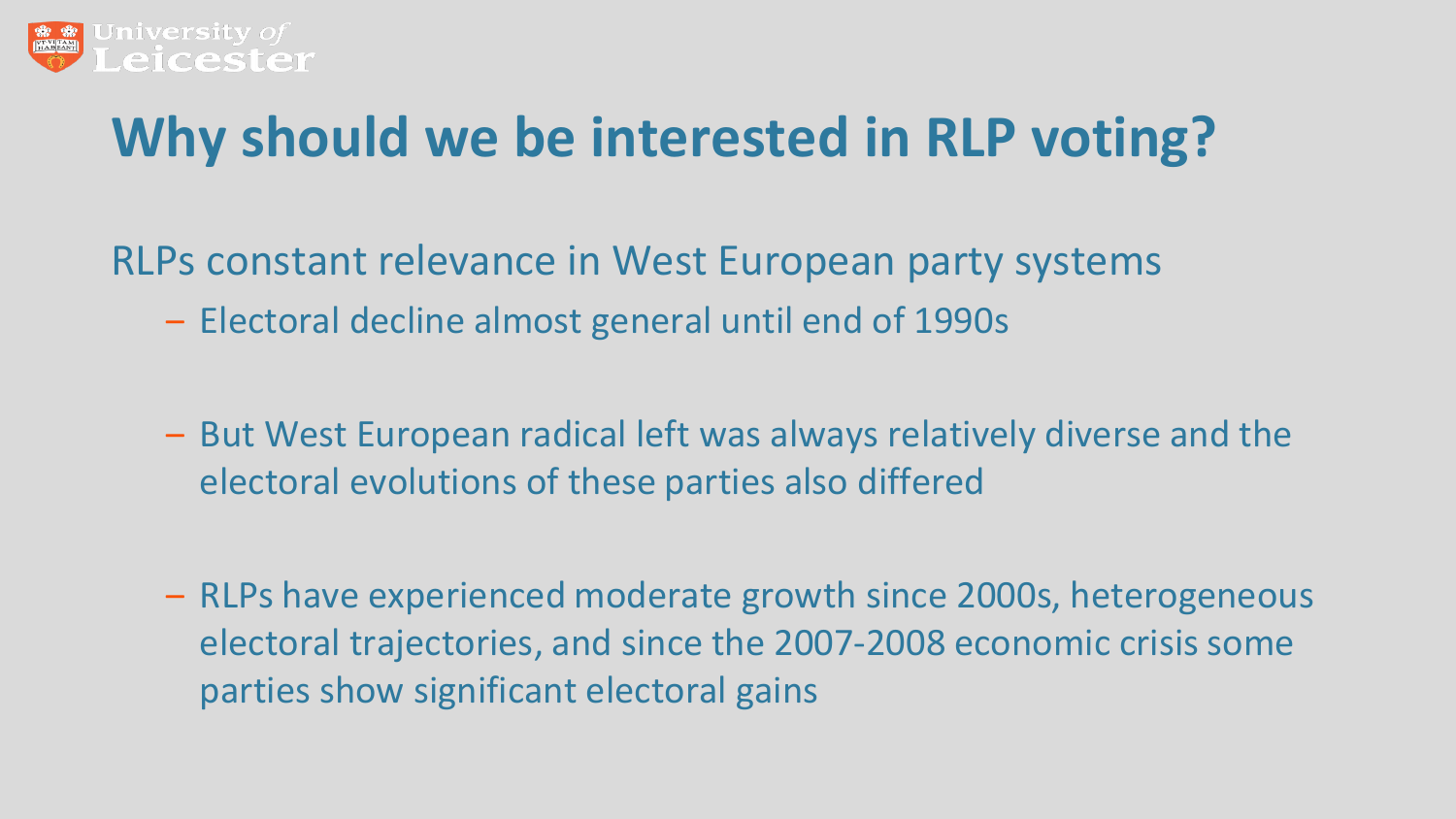

#### **Yet…**

• Limited academic attention to RLP voting from a comparative, crossnational or longitudinal perspective

• Some previous work on voters' profiles but considerable gap in knowledge about party related factors shaping the vote for RLPs in Western Europe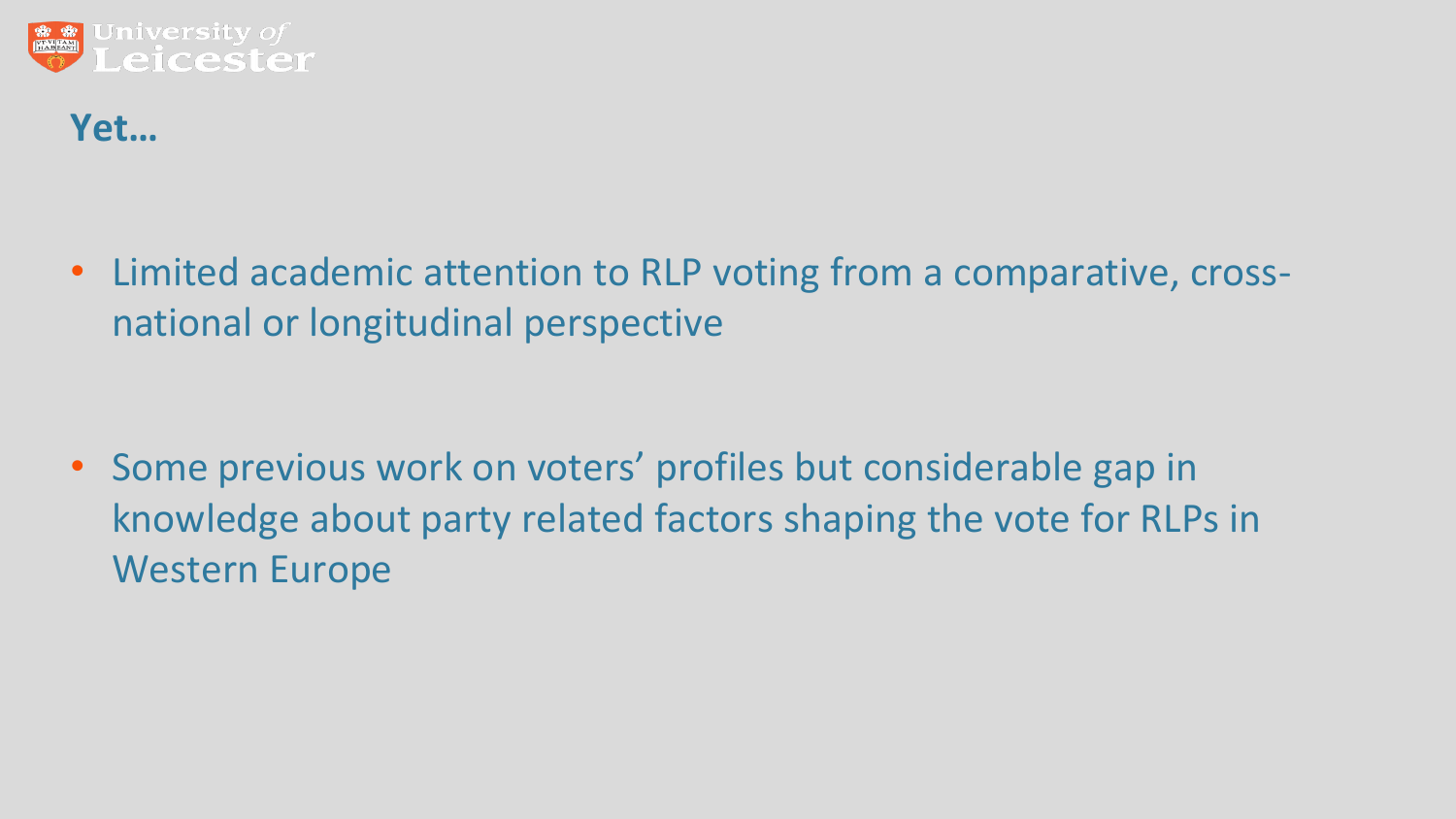

#### **Our contribution:**

- We study effects of competition dynamics, party strategies and party behaviour on RLP voting from a comparative, cross-national or longitudinal perspective
- We focus on:
	- (i) spatial competition along the left-right divide,
	- (ii) strategic decisions about government participation, and
	- (iii) party unity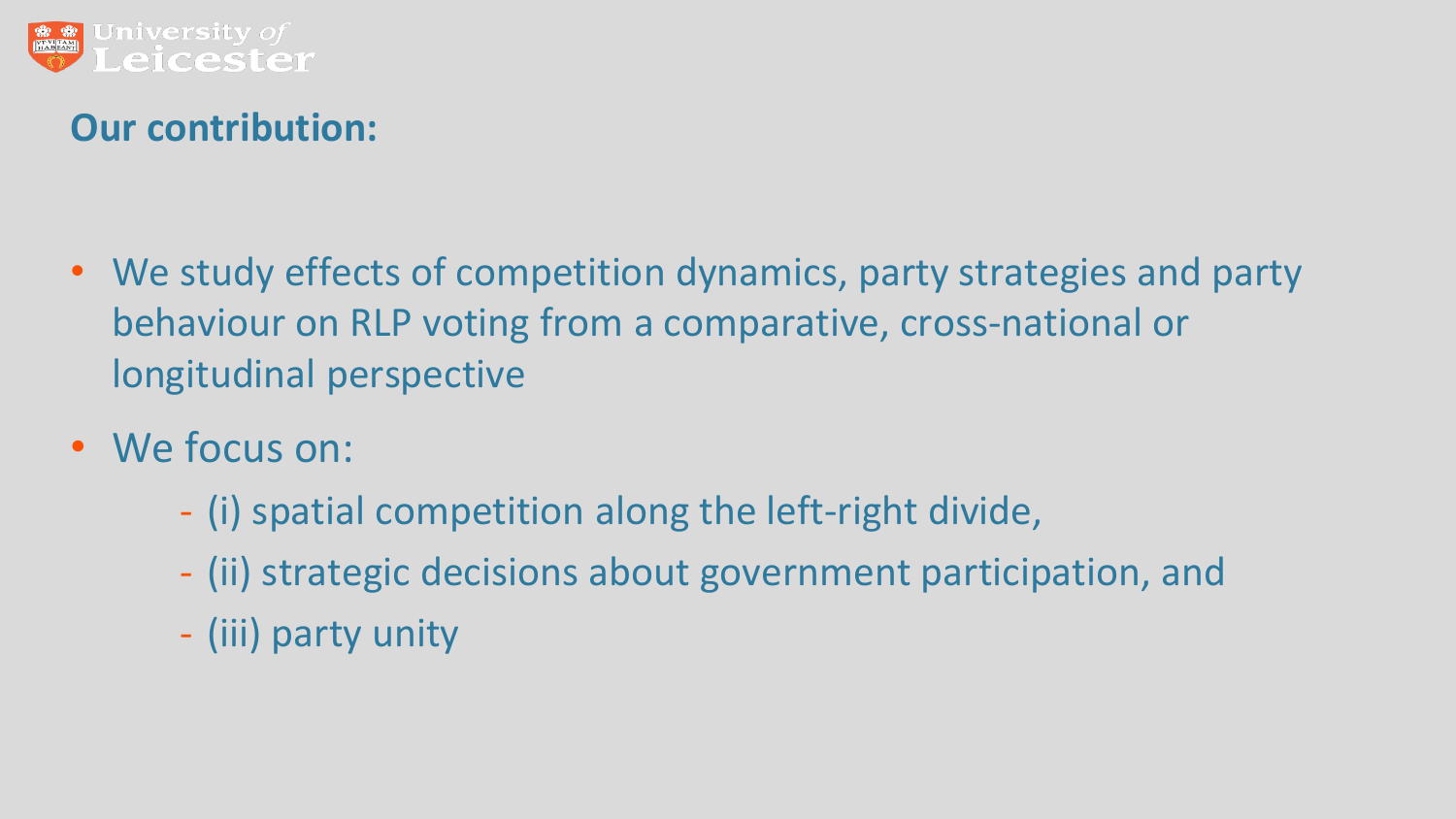

### **What is the role of parties' and party competition factors in shaping the electoral support for RLPs in Western Europe?**

**Theory** 

- Party agency;
- Niche parties' performance is very dependent upon mainstream parties' strategies (Meguid 2007);
- Niche parties tend to move less along the competition dimensions, and their moves receive significantly less electoral reward ('Costly Policy Moderation Hypothesis' by Adams *et al*. 2006)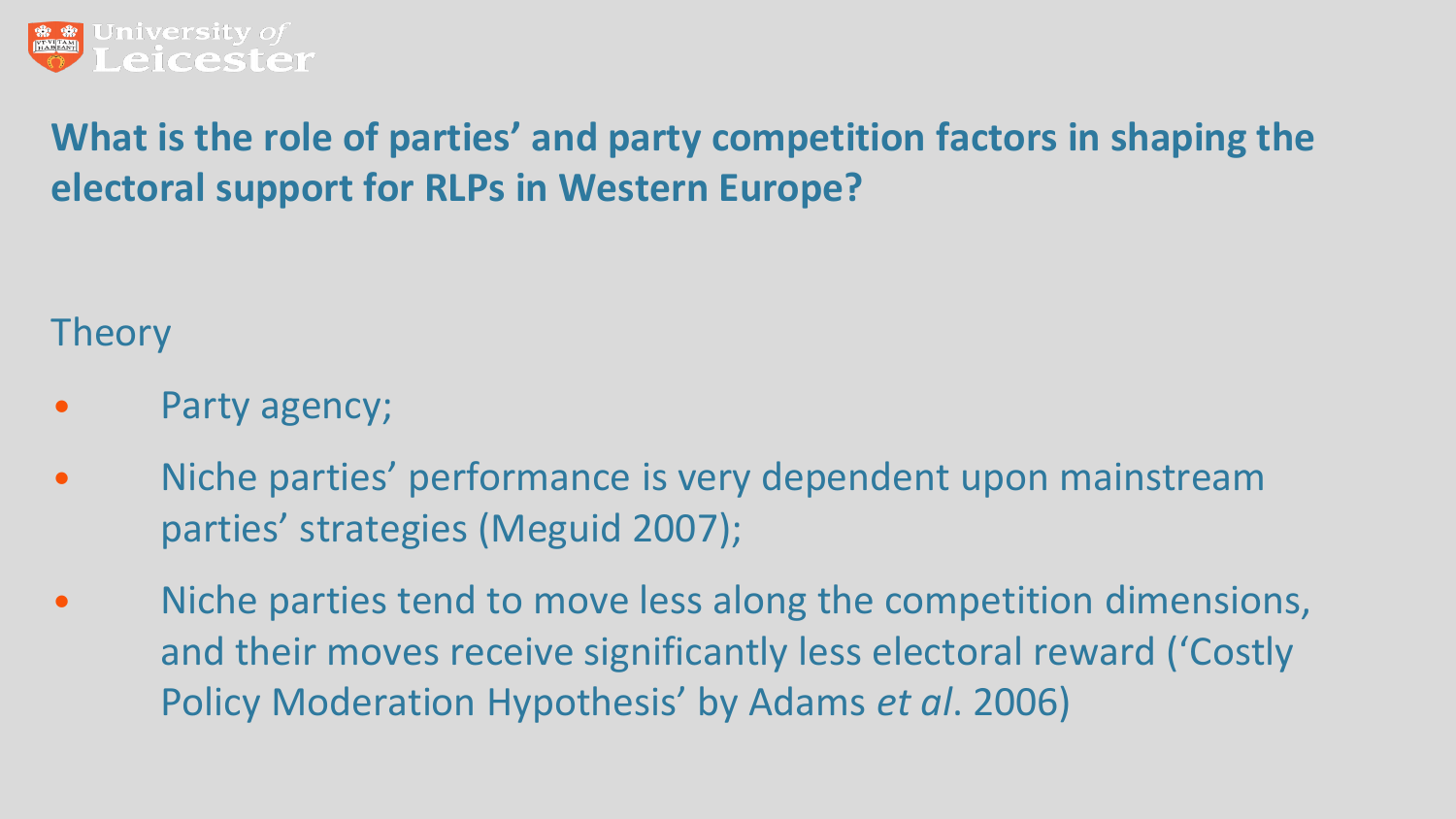

### **Expectations**

- *1. The Importance of Space and Strategic Moves*
	- If left-to-centre space occupied by larger Social-Democrat and/or Green parties  $\rightarrow$  likelihood of voting for RLPs will diminish (*Spatial Availability Hypotheses*)
	- Whenever Social Democrats and Greens hold positions closer to left end of ideological space  $\rightarrow$  propensity to vote for RLPs will diminish (*Radicalized Competitor Hypotheses*)
	- When Social Democrat and Green parties choose to stress some of the most traditional left-wing issues RLPs will attract less voters (*Selective Left Issues Emphasis Hypotheses)*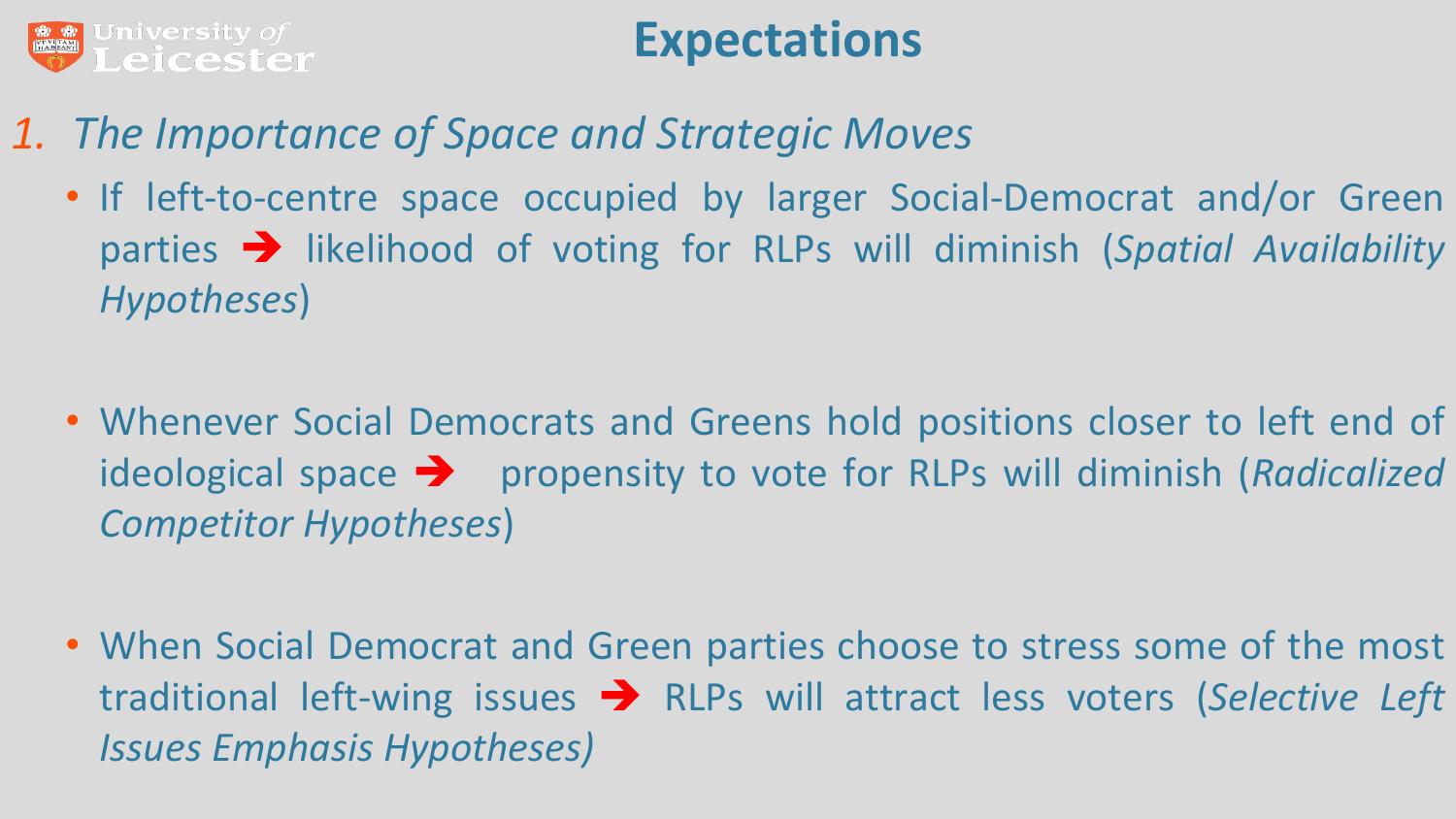

### *2. Other Aspects of Party Strategy and Behaviour: Government Participation and Internal Unity*

• When Social Democrats and Greens participate in government  $\rightarrow$  RLPs will be the electoral beneficiaries of voters' disappointment (*Beneficial Competitor Incumbent Hypotheses*)

• On the other hand, if RLPs are partners in a government  $\rightarrow$  likely to harm their electoral prospects (*Costly Government Participation Hypothesis)* 

• Acute internal strife  $\rightarrow$  will decrease likelihood of voting for RLPs (*Internal Conflict Penalty Hypothesis)*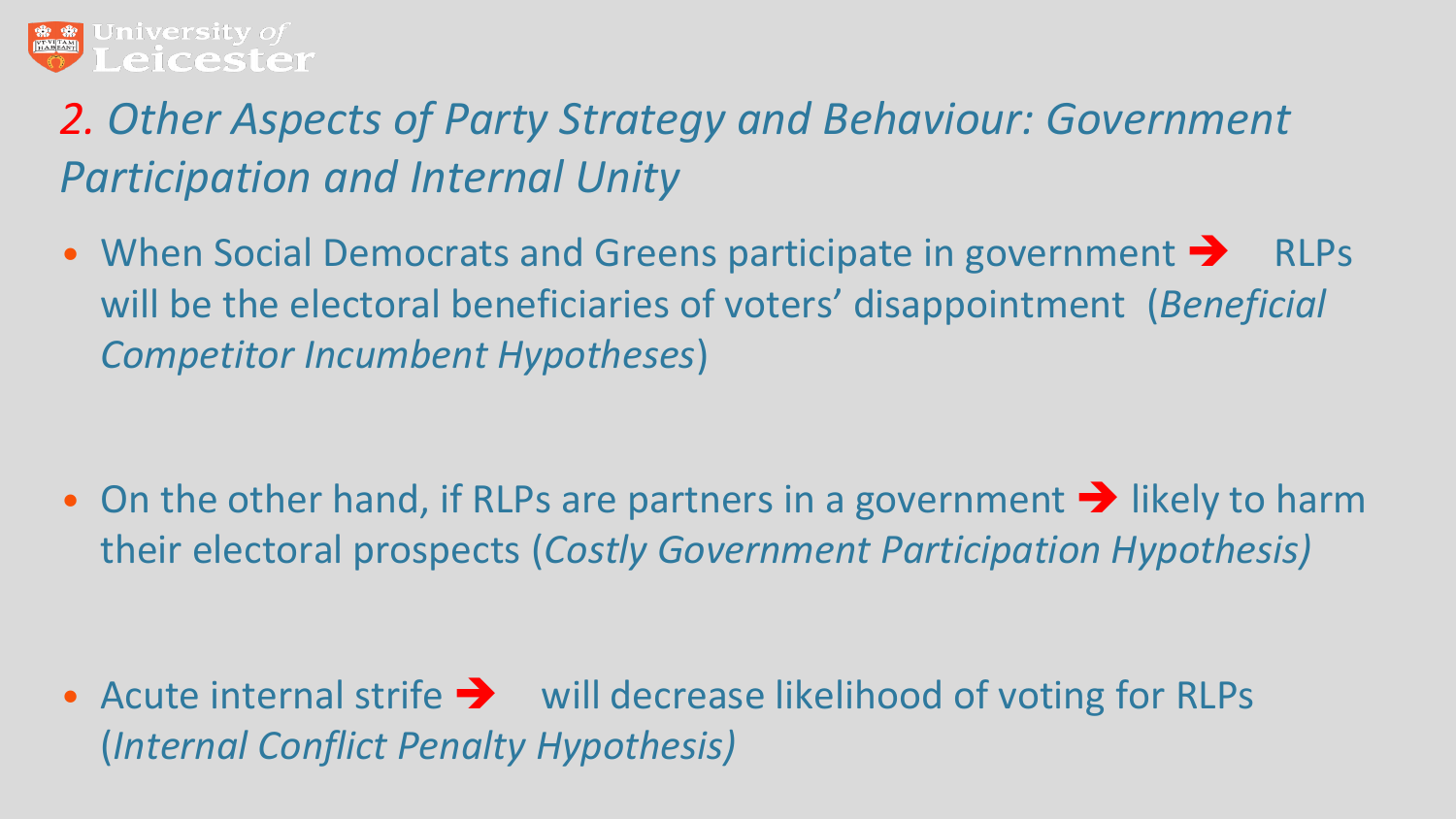

## **Data and methodology**

- Period: Since the worst moment of their electoral decline (2nd half of 1980s) to the most recent period (2014)
- Cases from 13 countries where RLPs have had parliamentary representation (National or European parliament elections)
- Data sources:
	- All waves of the European Election Studies: 1989, 1994, 1999, 2004, 2009 and 2014
	- Comparative Manifesto Project data
	- Expert surveys on party positions
	- Secondary sources on party conflict and other sources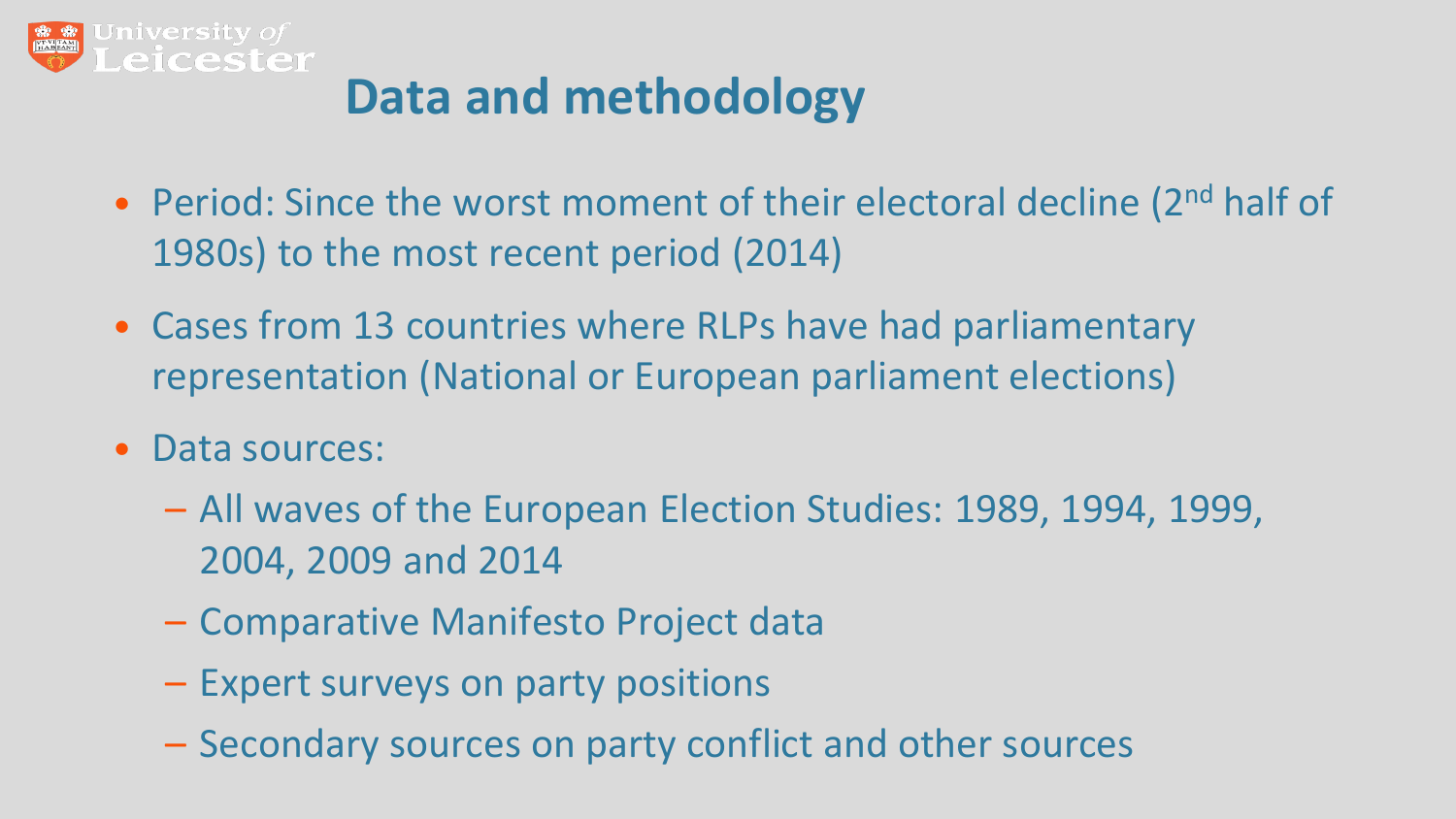

- Dependent Variable: voted for a RLP in previous national legislative election
- Independent variables
	- Size of Social Democrats and Green competitors: % votes gained in the prior national elections
	- Parties' strategic behavior/left-right position of RLPs, Greens and Social Democrats: using a series of expert surveys
	- Emphasis given by different parties to traditional left-wing issues: using data from the Comparative Manifesto Project (CMP)
	- RLPs, Greens and Social Democrats participation in government: dichotomous variable
	- Internal party conflict variable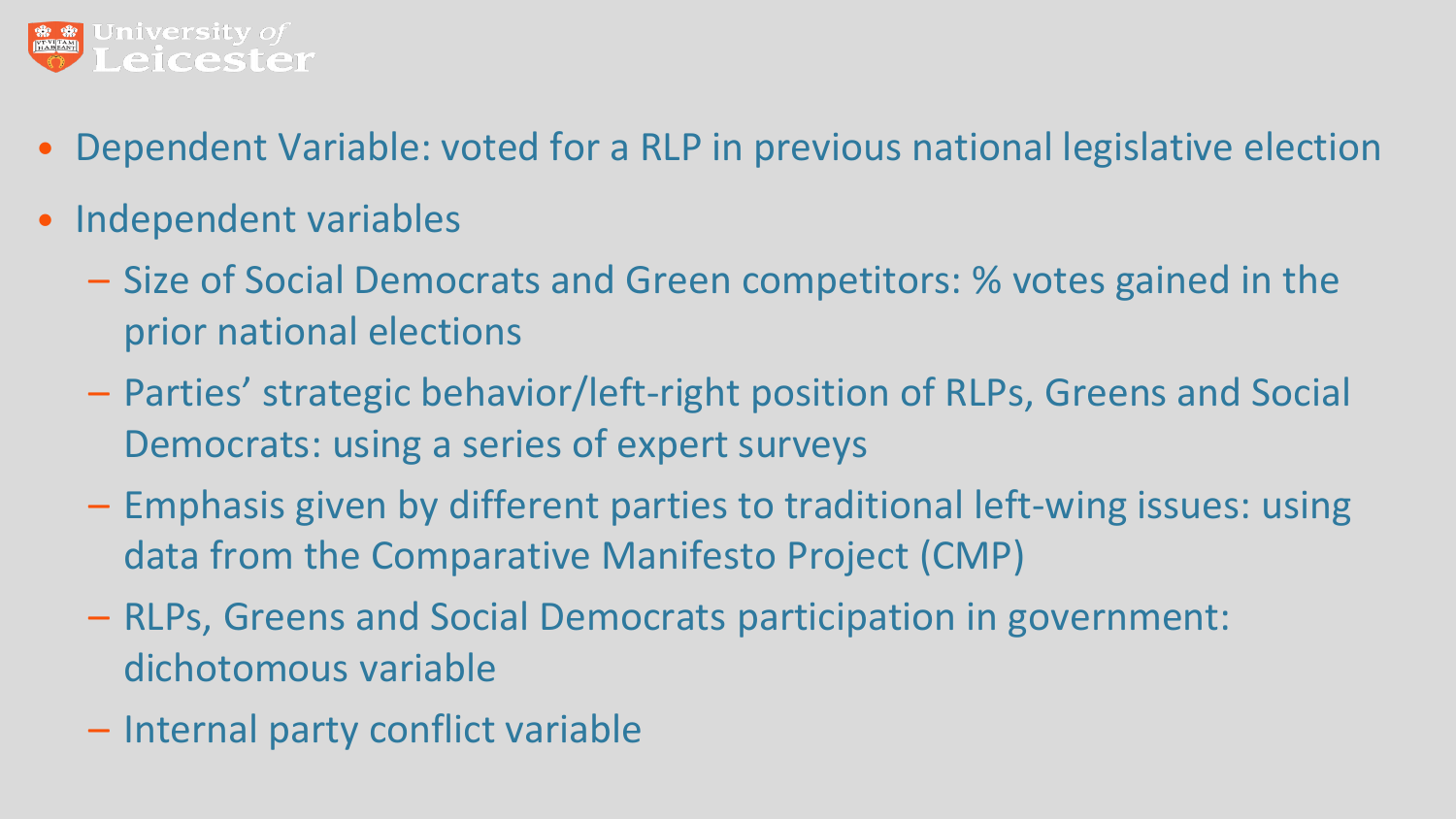

• Multi-level logistic regression models: controlling for survey year, time elapsed between national elections and survey, and system-level and voters' sociodemographics and political attitudes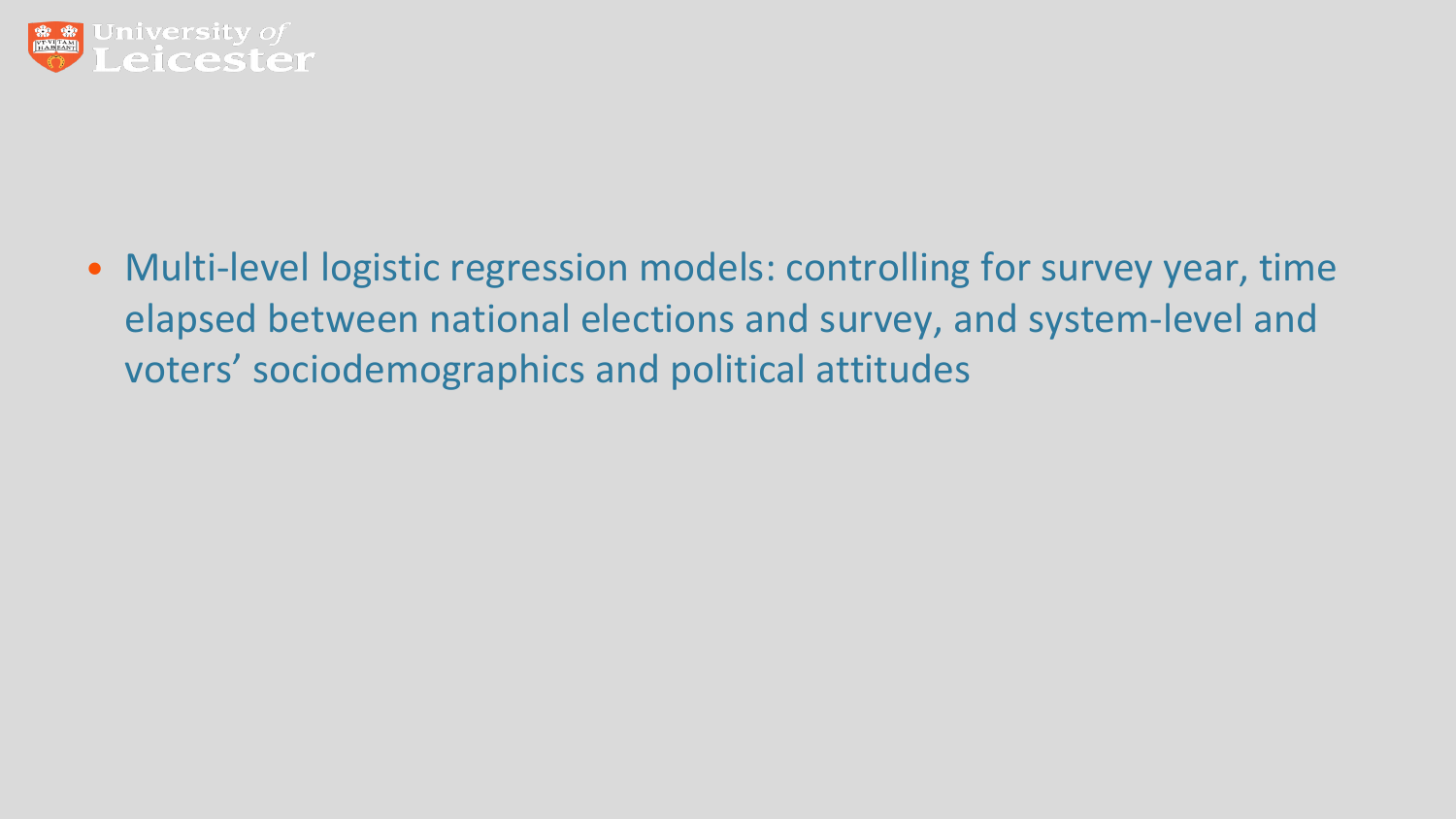

### Preliminary Findings

• *Spatial Availability Hypotheses*: RLP voting less likely where/when other leftwing competitors are large

• *Radicalized Competitor Hypotheses*: only mixed support in the data; RLPs voting increases when Social Democrat parties are closer to the right, BUT when/where the Greens are moderate voting for RLP is lower

• *Selective Left Issues Emphasis Hypotheses:* support for RLPs significantly decreases when either the Social Democrats or the Greens stress traditional left-wing issues